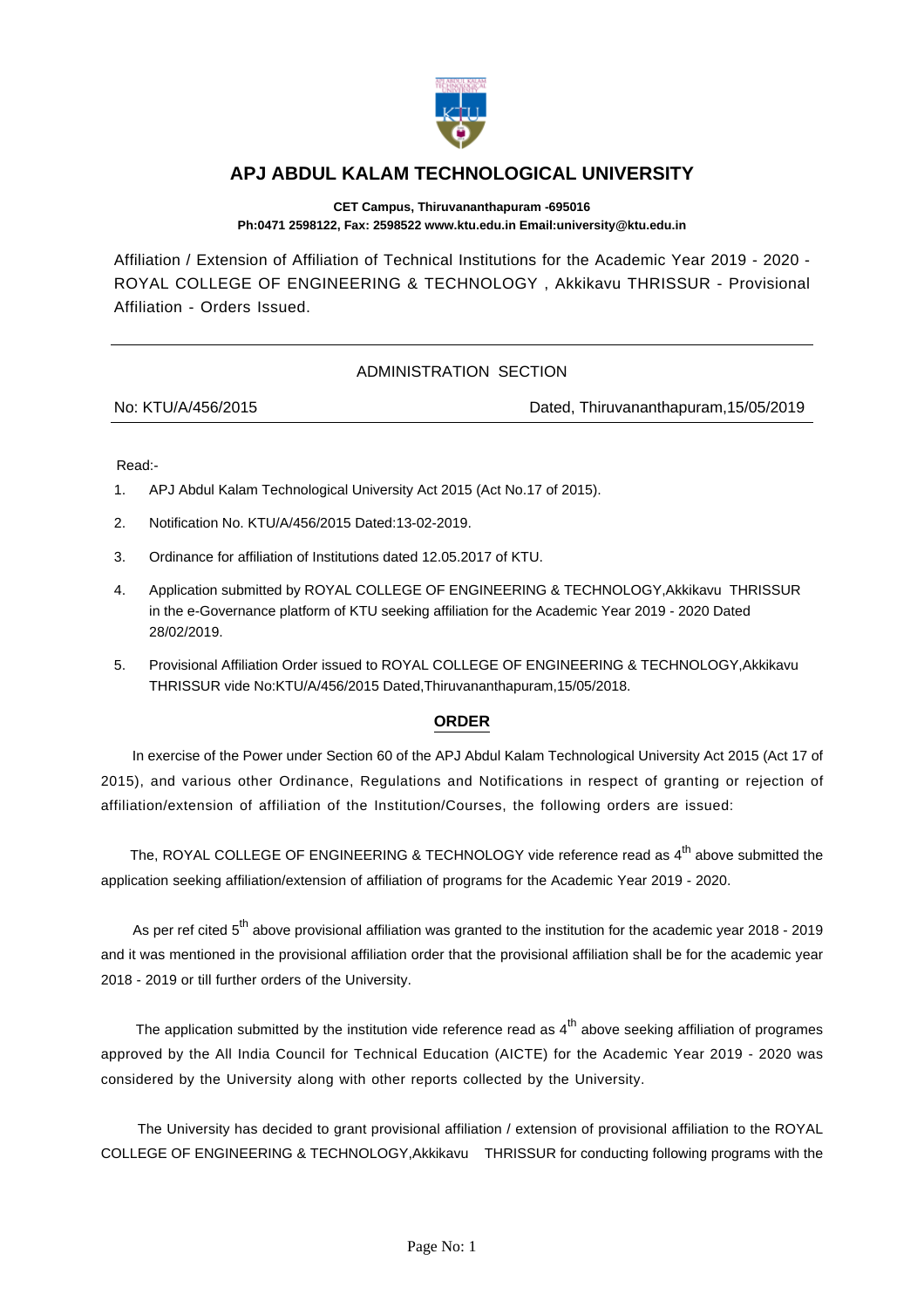approved intake as below for the Academic Year 2019 - 2020.

| <b>No</b>      | <b>Program Type</b>           | Level     | <b>Branch/Stream</b>                                                                         | Approved<br><b>Intake</b> | <b>Full/Part Time</b> | <b>NRI</b> | <b>PIO</b> |
|----------------|-------------------------------|-----------|----------------------------------------------------------------------------------------------|---------------------------|-----------------------|------------|------------|
| 1              | Engineering and<br>Technology | UG        | ELECTRICAL AND<br><b>ELECTRONICS ENGINEERING</b>                                             | 60                        | <b>Full Time</b>      | Yes No     |            |
| 2              | Engineering and<br>Technology | UG        | <b>MECHANICAL ENGINEERING</b>                                                                | 120                       | <b>Full Time</b>      | Yes        | No.        |
| 3              | Engineering and<br>Technology | UG        | <b>CIVIL ENGINEERING</b>                                                                     | 60                        | <b>Full Time</b>      | Yes No     |            |
| 4              | Engineering and<br>Technology | UG        | <b>ELECTRONICS &amp;</b><br><b>COMMUNICATION ENGG</b>                                        | 60                        | <b>Full Time</b>      | Yes        | <b>No</b>  |
| 5              | Engineering and<br>Technology | UG        | <b>COMPUTER SCIENCE &amp;</b><br><b>ENGINEERING</b>                                          | 120                       | Full Time             | Yes No     |            |
| 6              | Engineering and<br>Technology | <b>PG</b> | <b>COMPUTER SCIENCE AND</b><br>ENGINEERING(COMPUTER<br><b>SCIENCE AND ENGINEERING)</b>       | 24                        | <b>Full Time</b>      | Yes No     |            |
| $\overline{7}$ | Engineering and<br>Technology | PG        | <b>ELECTRONICS AND</b><br><b>COMMUNICATION</b><br>ENGINEERING(COMMUNICATI<br>ON ENGINEERING) | 24                        | <b>Full Time</b>      | Yes        | No.        |

 The provisional affiliation shall be for the academic year 2019 - 2020 or till further orders of the University and the provisional affiliation granted here is subject to the following conditions.

i. Verification of facts submitted by the institution in the e-Gov platform by the University.

ii. The Institution shall remit the affiliation fee of Rs.1386000.00 by way of online payment through institute portal within 15 days from the date of this Order.

iii. The Institution shall observe the Clause 60 (2) of the Act establishing the APJ Abdul Kalam Technological University, the norms and standards prescribed by the AICTE in the Approval Process Handbook 2019 - 2020, and the guidelines by the University from time to time and the undertaking / affidavit given by the institution along with the application submitted by the institution on portal.

iv. Strict compliance of Anti-Ragging Regulation notified vide F.No.37-3/Legal/AICTE/2009 Dated July 1,2009 for Prevention, and Prohibition of Ragging in Technical Institution /UGC regulations. In case institution fails to take adequate steps to prevent Ragging or fails to punish perpetrators or incidents of Ragging, it will be liable to take any action as defined under clause 9(4) of the said Regulation.

**Non -compliance with any of the conditions will result in the withdrawal of the affiliation**